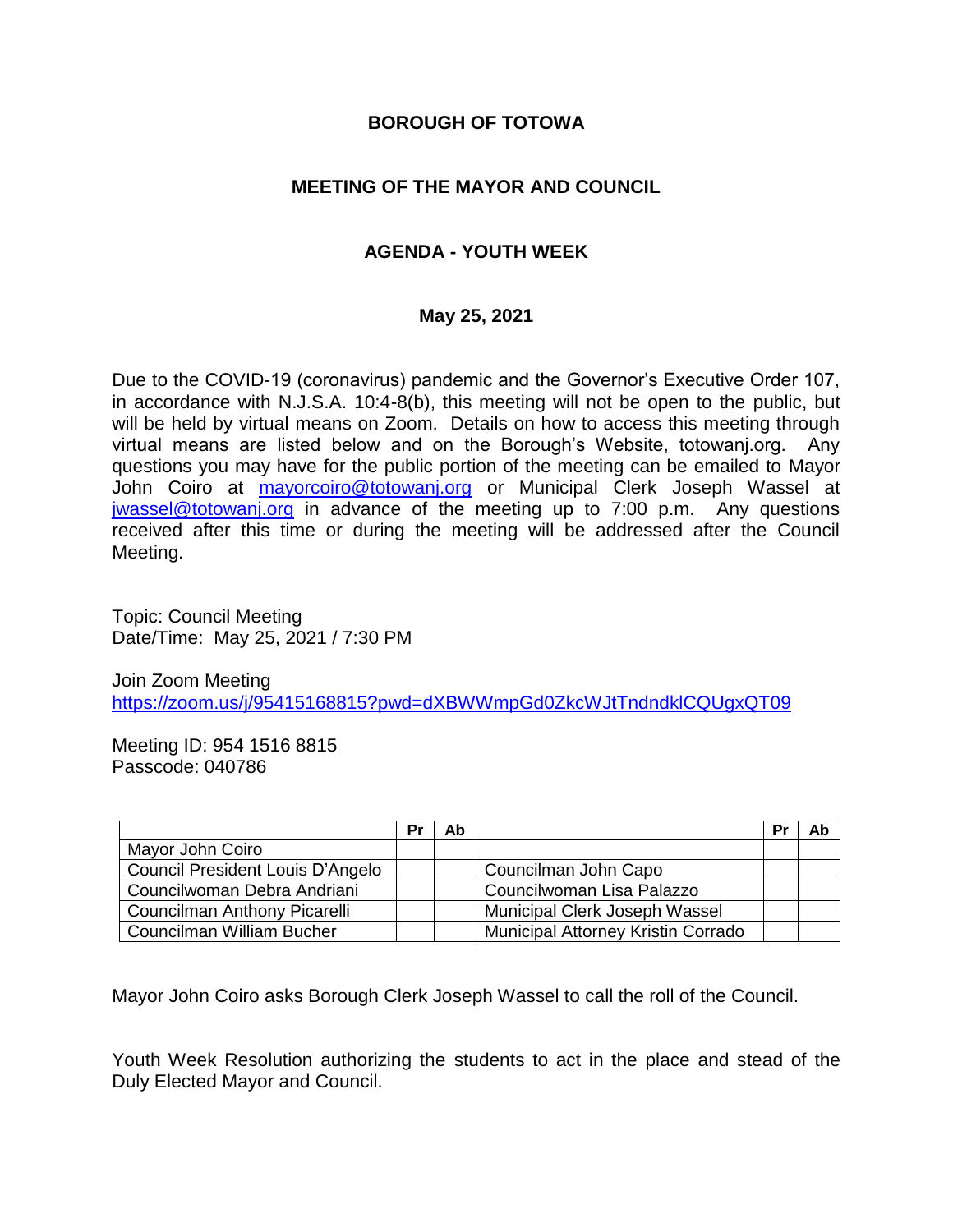## **(At this point the Youth Week Elected Officials will take over.)**

Youth Week Mayor Olivia Ciampa calls the meeting to order and asks Borough Clerk Olivia Ormsby to call the roll of the 2021 Youth Week Council.

## **PRESENT:**

## **ABSENT:**

Borough Clerk Ormsby recites the Prayer of the Meeting and leads everyone in the Pledge of Allegiance to the Flag.

Borough Clerk Ormsby reads the Statement of the Meeting (Open Public Meetings Act).

Mayor Ciampa asks if there are any reports from Members of the Council, the Borough Clerk or the Borough Attorney.

Borough Attorney Mackenzie Beazley – gives report.

Mayor Ciampa (or Mayor Coiro) asks if there are any citizens watching via Zoom who wish to be heard on any matter and will announce if we have received any emailed questions pertaining to the public portion of the meeting.

CITIZENS HEARD:

Minutes of the Mayor and Council for the meeting of May 11, 2021.

**(The Committees are listed with the duly elected Council Member first and the student counterpart in parentheses.)**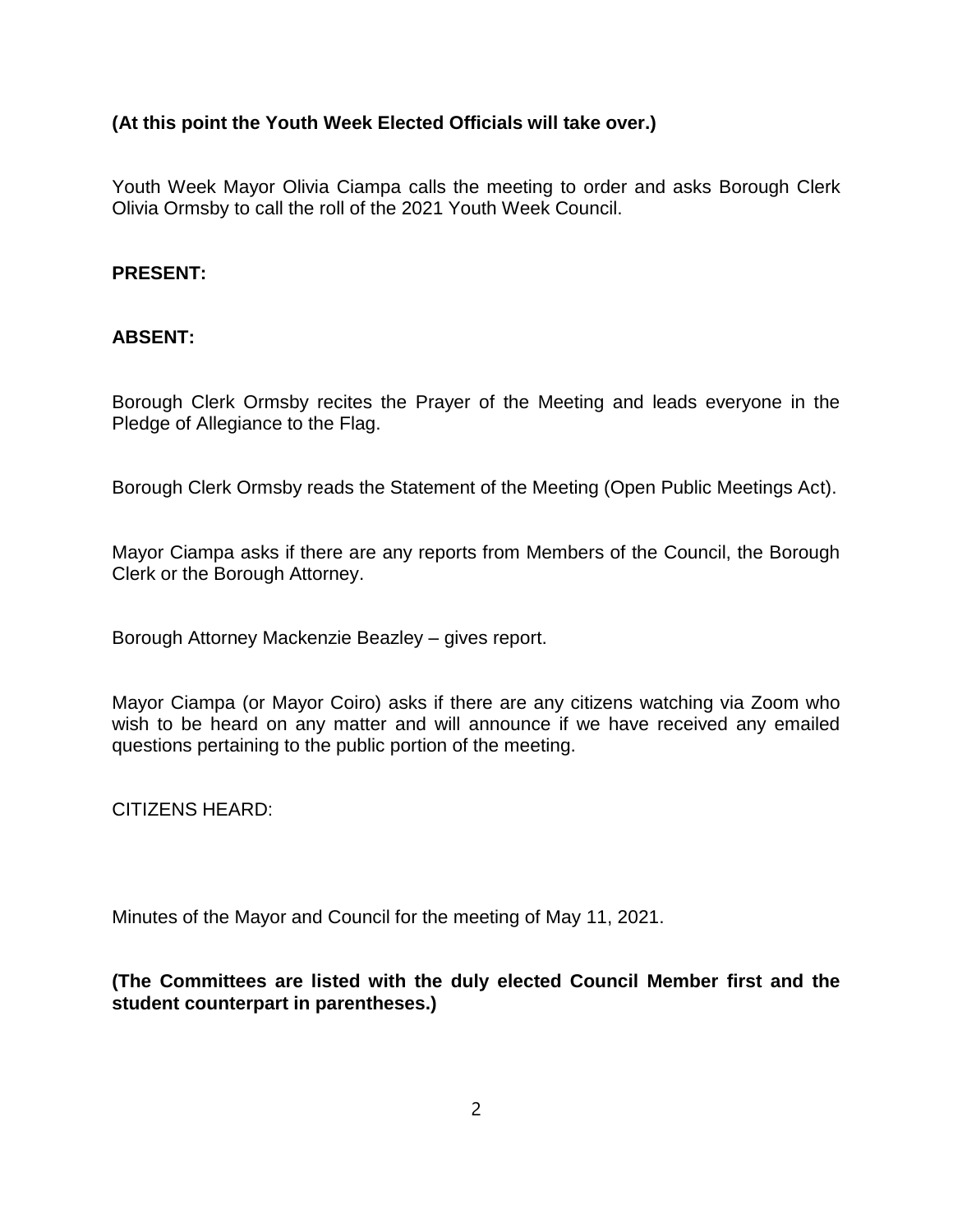#### **COMMITTEE ON FINANCE: ANTHONY PICARELLI (ETHAN LAMBERTY), LOU D'ANGELO (SEAN PUGLISE), JOHN CAPO (ARRIAN WYNTER).**

Tax Assessor Danica Pascucci - gives report.

Tax Collector Gianna Navarra - gives report.

Resolution No. 2021-12 for the payment of bills.

Resolution authorizing the Treasurer to issue refunds to various property owners due to overpayment of 2<sup>nd</sup> Quarter 2021 taxes.

Resolution authorizing the Tax Collector to adjust  $3^{rd}$  &  $4^{th}$  Quarter 2020 taxes for Luis Torres, 18 Vita Road, Block 165, Lot 9 due to a 100% Exemption for a 100% permanent and total disability.

Resolution To Introduce The 2021 Municipal Budget.

### **COMMITTEE ON PUBLIC SAFETY: LOU D'ANGELO (SEAN PUGLISE), JOHN CAPO (ARRIAN WYNTER), WILLIAM BUCHER (DANIEL BUCHER).**

Police Chief Kacey DiPasquale - gives report.

Fire Chief Valerie Schopperth - gives report.

Resolution Authorizing The Borough Of Totowa Towing List For 2021/2022 License Term.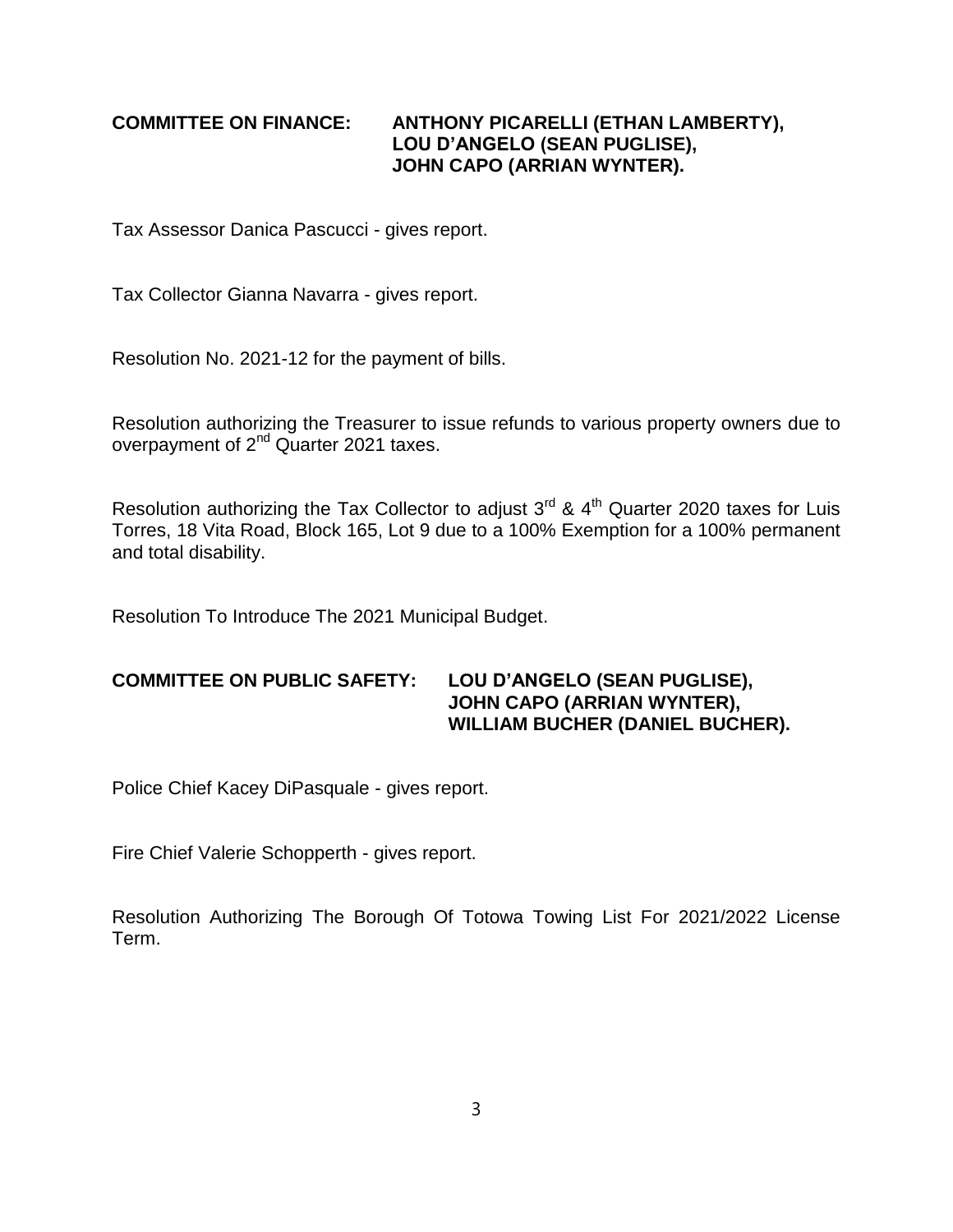### **COMMITTEE ON PUBLIC WORKS: WILLIAM BUCHER (DANIEL BUCHER), LISA PALAZZO (DANTE PALAZZO), ANTHONY PICARELLI (ETHAN LAMBERTY).**

Superintendent of Public Works Michael McGovern - gives report.

Payment Estimate No. 1 in the amount of \$225,469.51 to American Asphalt & Milling Services, LLC for the New Jersey Department Of Transportation Fiscal Year 2020 Municipal Aid Program Improvements To Craig Court, Dey Hill Trail And Commerce Way.

### **COMMITTEE ON ENGINEERING & PUBLIC PROPERTY: JOHN CAPO (ARRIAN WYNTER), DEBRA ANDRIANI (MAKAYLA PORTER), LOU D'ANGELO (SEAN PUGLISE).**

Borough Engineer Madison Baer – gives report.

Resolution Authorizing The Purchase And Installation Of A Virus Shielding Barrier System For The Borough Of Totowa Municipal Court Room.

#### **COMMITTEE ON LIAISON & INSPECTION:**

#### **DEBRA ANDRIANI (MAKAYLA PORTER), WILLIAM BUCHER (DANIEL BUCHER), LISA PALAZZO (DANTE PALAZZO).**

Letter from the Passaic County Board Of County Commissioners advising that Totowa has been awarded a grant from the Passaic County Open Space, Farmland and Historic Preservation Trust Fund in the amount of \$200,000 for the PAL Fields Recreational Lighting Project.